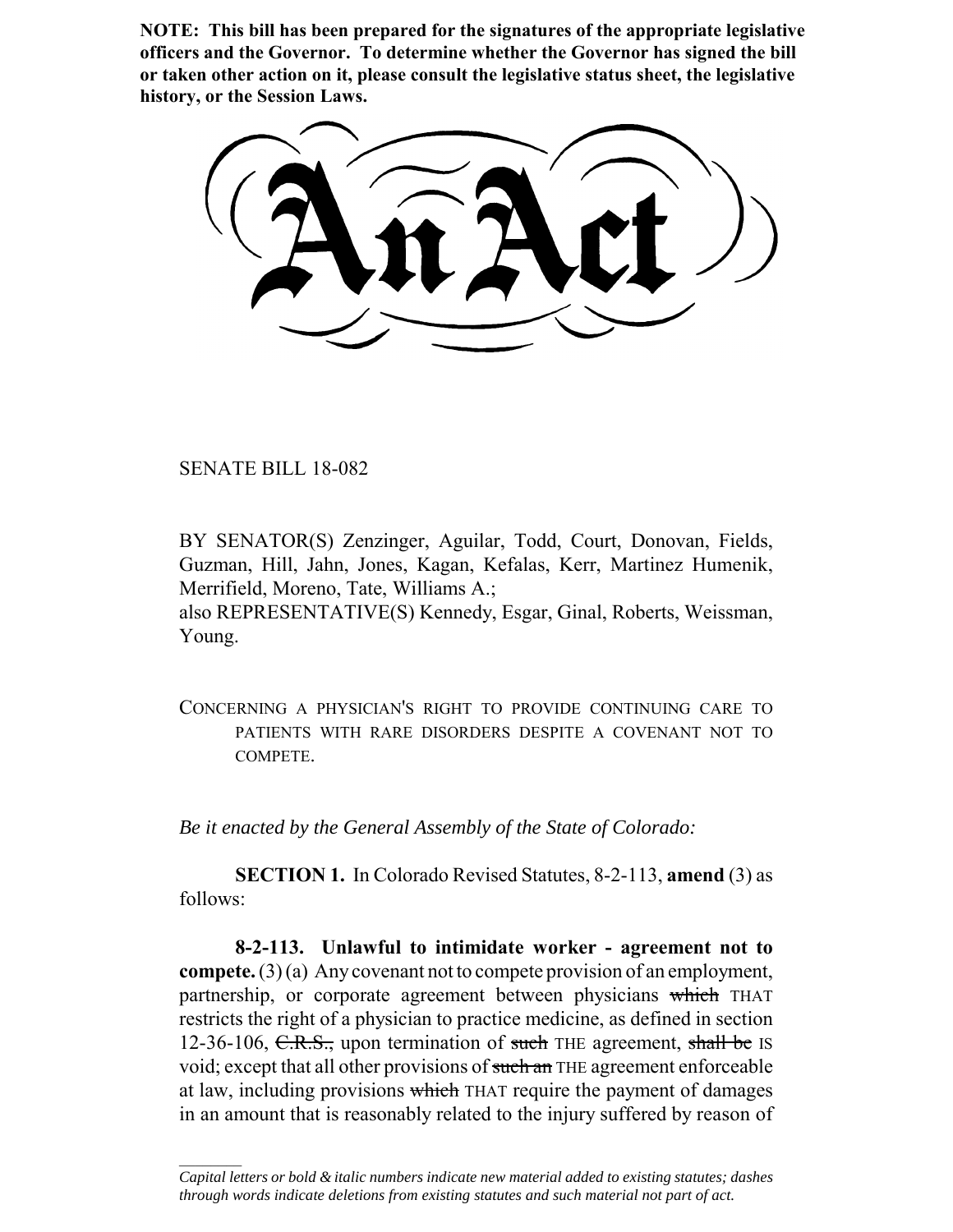termination of the agreement, shall be ARE enforceable. Provisions which OF A COVENANT NOT TO COMPETE THAT require the payment of damages upon termination of the agreement may include but not be limited to, damages related to competition.

(b) NOTWITHSTANDING SUBSECTION (3)(a) OF THIS SECTION, AFTER TERMINATION OF AN AGREEMENT DESCRIBED IN SUBSECTION (3)(a) OF THIS SECTION, A PHYSICIAN MAY DISCLOSE HIS OR HER CONTINUING PRACTICE OF MEDICINE AND NEW PROFESSIONAL CONTACT INFORMATION TO ANY PATIENT WITH A RARE DISORDER, AS DEFINED IN ACCORDANCE WITH CRITERIA DEVELOPED BY THE NATIONAL ORGANIZATION FOR RARE DISORDERS, INC., OR A SUCCESSOR ORGANIZATION, TO WHOM THE PHYSICIAN WAS PROVIDING CONSULTATION OR TREATMENT BEFORE TERMINATION OF THE AGREEMENT. NEITHER THE PHYSICIAN NOR THE PHYSICIAN'S EMPLOYER, IF ANY, IS LIABLE TO ANY PARTY TO THE PRIOR AGREEMENT FOR DAMAGES ALLEGED TO HAVE RESULTED FROM THE DISCLOSURE OR FROM THE PHYSICIAN'S TREATMENT OF THE PATIENT AFTER TERMINATION OF THE PRIOR AGREEMENT.

**SECTION 2. Applicability.** This act applies to conduct occurring on or after the effective date of this act.

**SECTION 3. Safety clause.** The general assembly hereby finds,